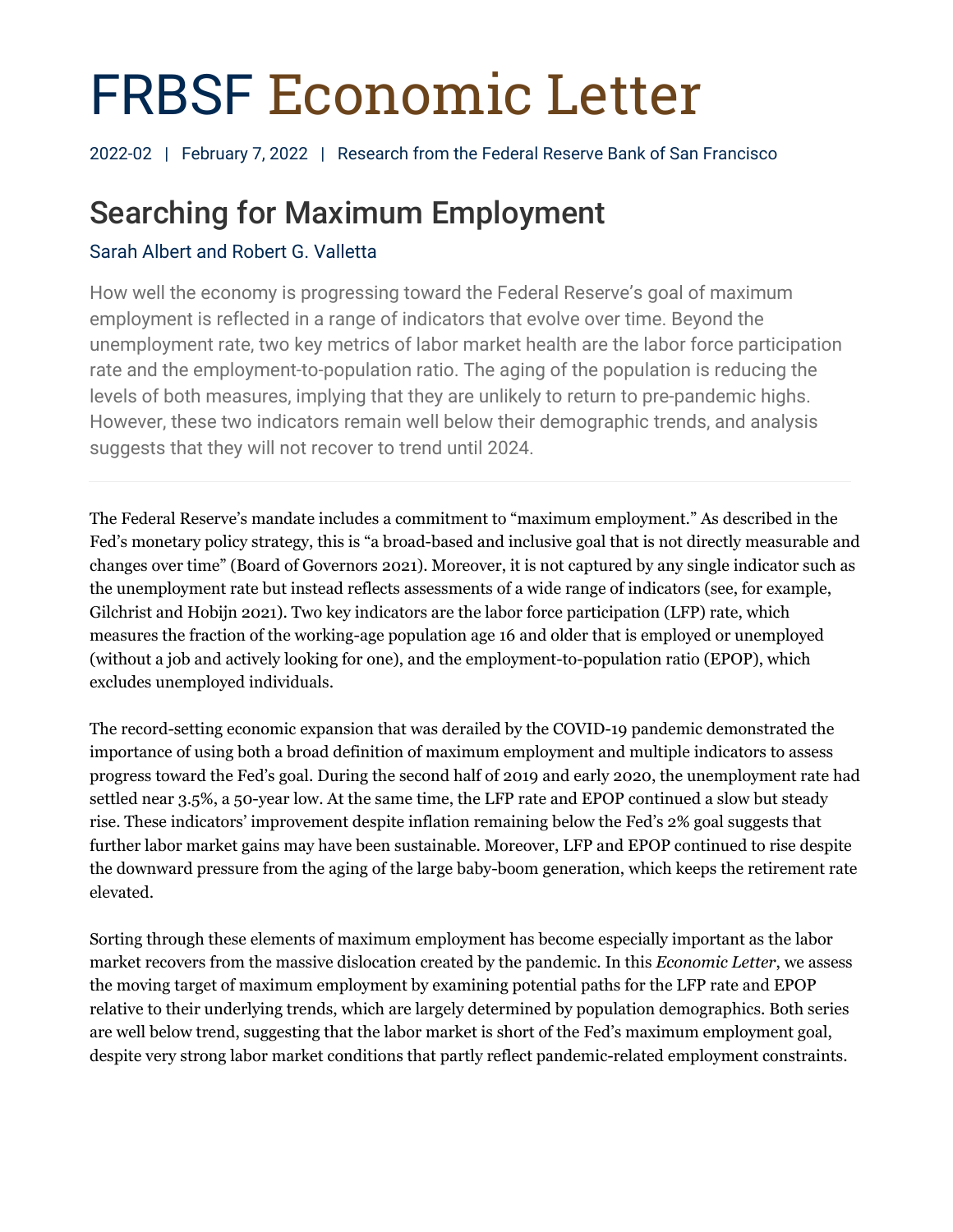#### LFP, EPOP, and maximum employment

The unemployment rate provides a partial measure of the labor supply, as reflected in jobless individuals actively searching for work. The LFP rate and EPOP provide additional information on labor supply and labor market conditions by including individuals who are employed, thus providing useful insights on where the labor market is relative to maximum employment. The two series are closely related: EPOP is entirely determined by the LFP rate, scaled down by the unemployment rate. Discussions of labor market conditions relative to maximum employment often invoke the LFP rate or EPOP, sometimes for population subgroups such as prime-age individuals (for example, Daly 2021). More favorable labor market conditions generally are associated with high values of both series. However, neither is adequate on its own, and they provide complementary information. For example, an elevated LFP rate may obscure a weak labor market when unemployment also is high; in this case, EPOP will be low, accurately suggesting a shortfall from maximum employment.

Figure 1 shows both series have trended downward over the past few decades. The decline accelerated in the aftermath of the Great Recession of 2007–09. While weak labor market conditions likely contributed, population aging has been the key factor pulling the LFP rate and EPOP down since 2010. Because older individuals, especially those over age 65, have systematically lower participation rates than younger individuals, their rising share of the population mechanically reduces the overall LFP rate. This relationship holds even if the LFP rate for older individuals is rising: the downward pressure of aging on LFP simply





Source: U.S. Bureau of Labor Statistics; data for working-age population age 16 and older. Gray shading indicates NBER recession dates.

requires lower average LFP rates for older individuals. Put differently, the wave of retirements that began when the large baby-boom generation started reaching age 65 has exerted a persistent downward pull on overall LFP and EPOP.

Figure 2 illustrates the downward pull of aging on the LFP rate by depicting how much of the nonparticipant population is retired. This fraction had been rising steadily since 2010, but it accelerated early in the pandemic. The recent retirement surge likely reflects the initial hit to the labor market, combined with workplace health concerns over COVID that are especially acute for older individuals and the strong stock market that bolstered many retirement wealth portfolios. Even if these unique pandemicrelated factors fade, however, ongoing population aging and retirements will continue to pull down the underlying LFP and EPOP trends.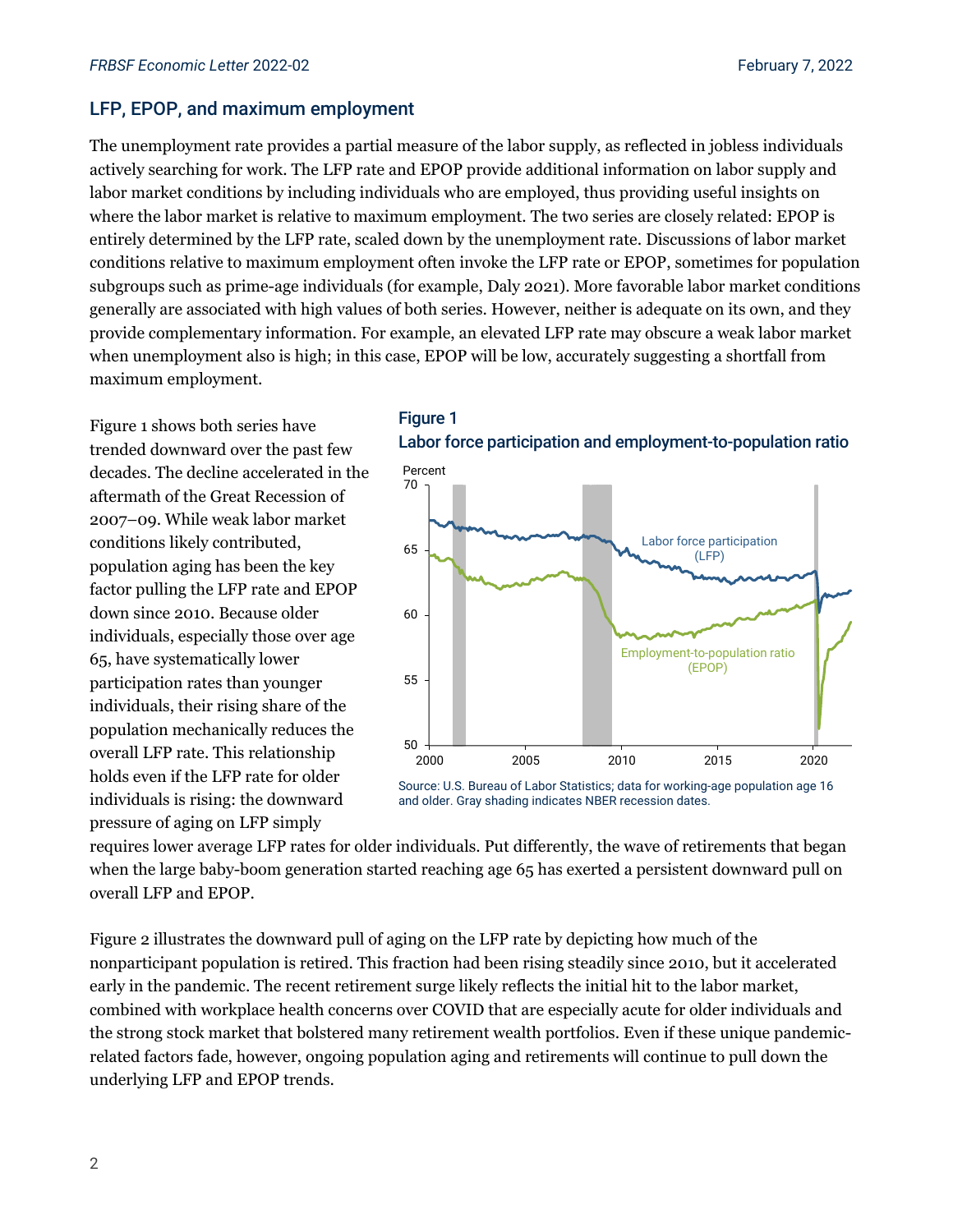One element weighing against the downward pull of aging on LFP and EPOP is a consistent cyclical upswing during economic recoveries. In particular, Figure 1 shows that LFP and EPOP both recovered somewhat during the five years before the 2020 pandemic recession, consistent with a "participation cycle," or lagged response of participation to continued labor market tightening (Hobijn and Şahin 2021). This largely reflects a substantial bounce back in participation for individuals in their prime working ages of 25–54 (Daly 2021). However, this cyclical contribution did not fully offset the downward pull of aging, and hence the





shading indicates NBER recession dates.

overall LFP and EPOP during the pre-pandemic expansion did not reach their prior peaks.

More recently, LFP and EPOP both plunged when the pandemic crisis began in early 2020, with an initial sharp recovery later in 2020 followed by little change in 2021. Understanding where the labor market is relative to the Fed's maximum employment goal requires assessing what to expect for these indicators over the next few years.

#### Shifting maximums

Given the uneven retirement patterns during the pandemic, and in LFP and EPOP more generally, it is important to uncover their underlying trends to assess what to expect for their future levels. The rising population share of retired individuals is projected to persist beyond 2030, as baby boomers continue to age. This will continue to pull down LFP and EPOP, offset to some degree by the participation cycle.

Various methods to estimate the downward pull of shifting demographics on the aggregate LFP rate (see discussion in Hornstein, Kudlyak, and Schweinert 2018) end up with similar results: they all find that overall LFP has been pulled down roughly 0.25 percentage point annually due to the aging of the population in recent years.

We measure this demographic drag on LFP using a straightforward "shift-share" analysis. Specifically, we assume that LFP rates for seven age groups by gender (14 groups total) remain fixed at their early 2020 pre-pandemic peak values. We calculate the demographic trend in the overall LFP rate by weighting each group's LFP by its projected population share, using annual Census Bureau population projections and interpolating to obtain quarterly values. For the trend EPOP rate, we combine the LFP trend projection with an unemployment rate of 3.5%, which is the low reached during the pre-pandemic expansion. This represents a slightly optimistic assumption for maximum employment for two reasons. First, LFP rates by age group may not reach their pre-pandemic peaks. And second, most estimates of the natural rate of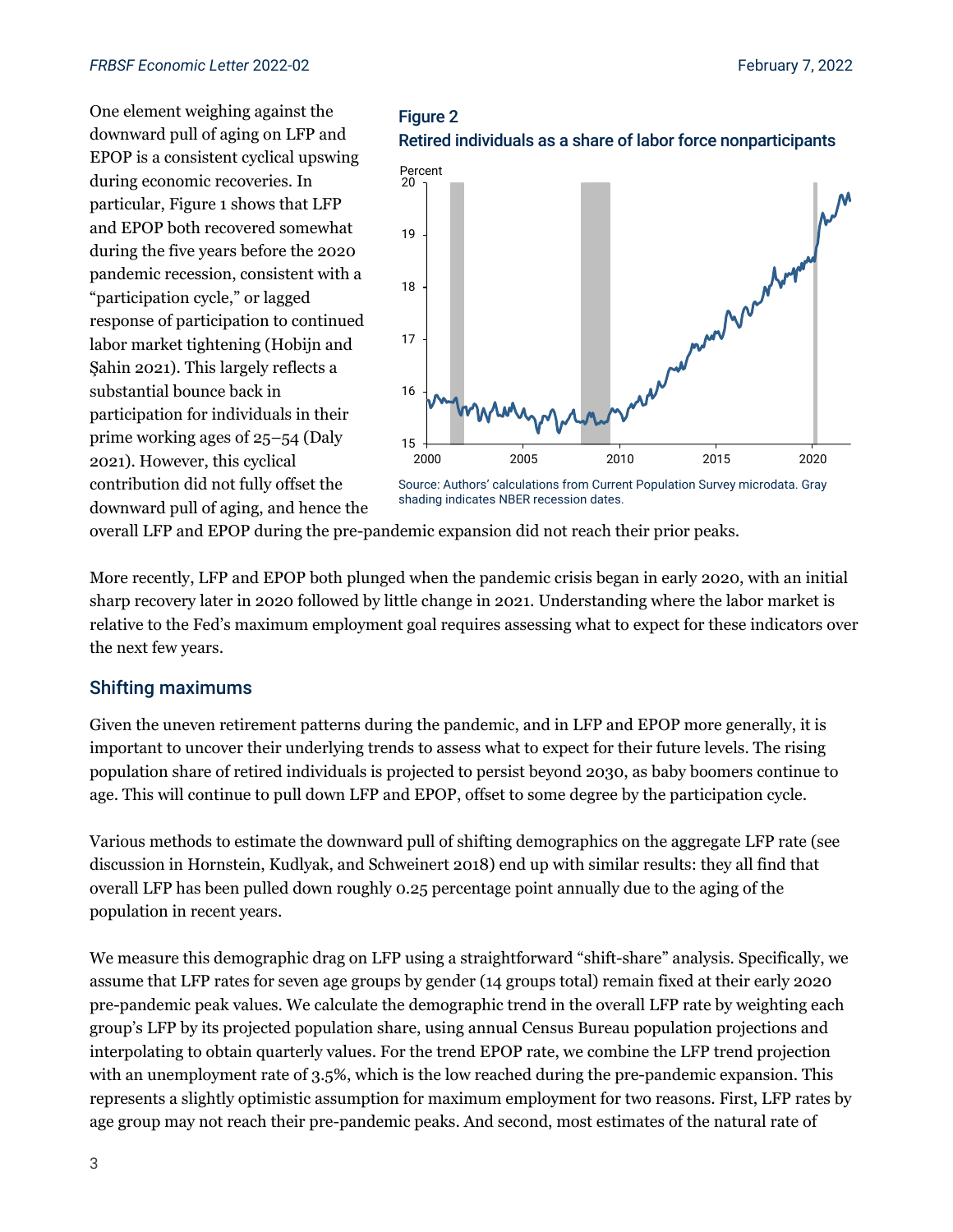unemployment—the lowest sustainable level of unemployment—are closer to 4%, including the San Francisco Fed's estimate of 3.8%.

Figures 3 and 4 show the resulting LFP and EPOP trend lines. In Figure 3, the LFP trend falls 0.25 percentage point per year from 2020 through 2023, consistent with prior estimates. The actual value of LFP in recent months is about 1 percentage point below trend, representing over 1.5 million potential workers. Figure 4 shows similar patterns for EPOP.

The demographic trend lines can be thought of as representing values of LFP and EPOP that are consistent with maximum employment. Eventually attaining these values will depend on whether and how quickly the actual values rise to meet trend. After the sharp rebound following the initial stage of the pandemic in 2020, LFP has changed little, and the normal participation cycle suggests that its full recovery will lag the unemployment rate recovery (Hobijn and Sahin 2021). This lagged adjustment may be particularly pronounced coming out of the pandemic, especially for women, due to ongoing childcare challenges (Lofton, Petrosky-Nadeau, and Seitelman 2021).

Given these uncertainties, we use a

simple projection based on the patterns in the pre-pandemic expansion. Between the second quarter of 2018, when the unemployment rate reached its December 2021 level of 3.9%, and late 2019, when it settled at 3.5%, the overall LFP rate rose 0.4 percentage point. Projecting the same increase from now until the second half of 2023, when the San Francisco Fed's forecast projects the unemployment rate will settle at 3.5%, implies that the actual LFP rate will not reach its trend value until after the projection period, likely in 2024.

indicates NBER recession dates.

#### Figure 3 Labor force participation: Actual and trend



Source: U.S. Bureau of Labor Statistics and authors' calculations. Gray shading indicates NBER recession dates.

#### **Figure 4** Employment-to-population ratio: Actual and trend



4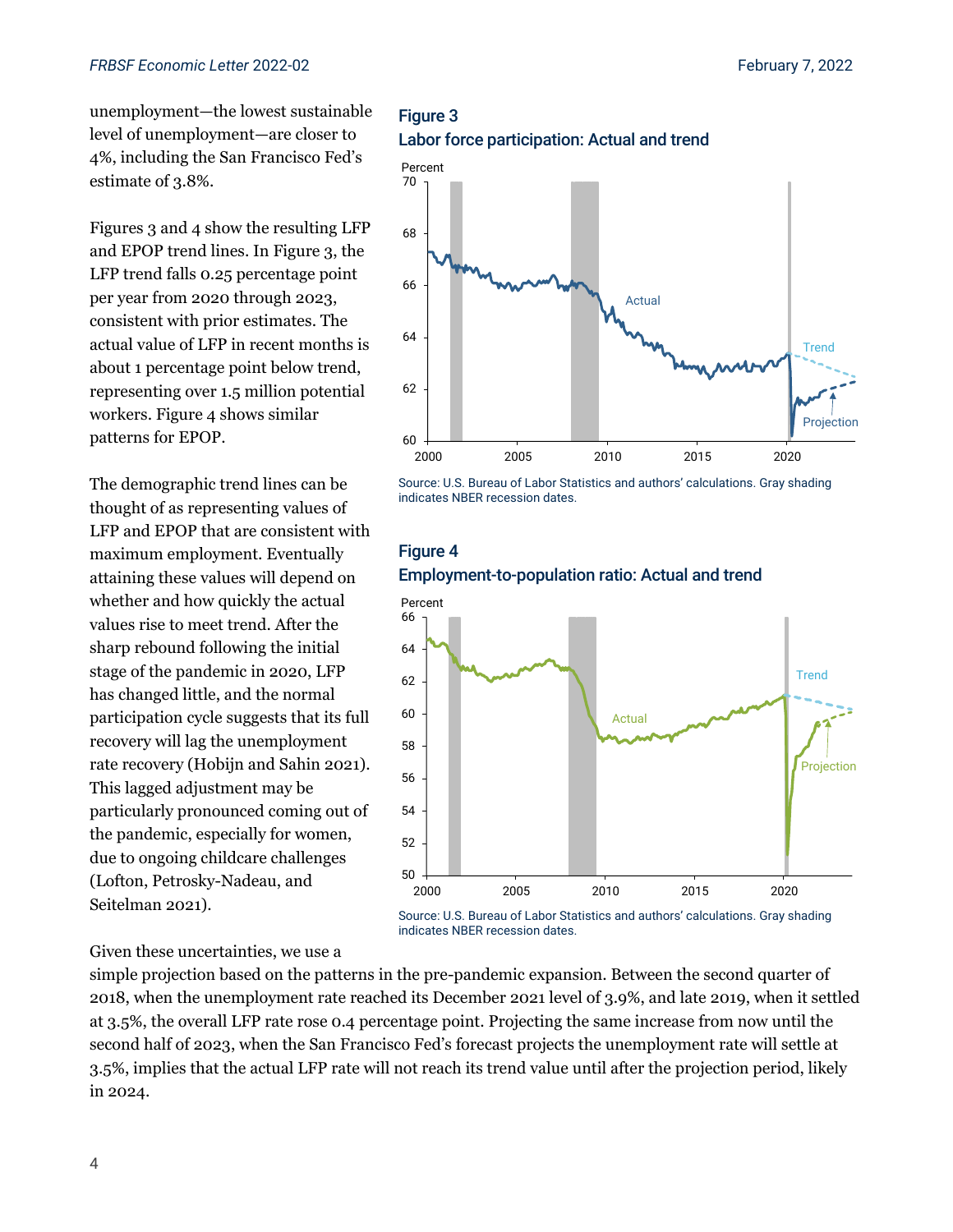Figure 4 shows a similar projection for EPOP, combining the LFP path and unemployment rate forecast just noted. Like the LFP rate, EPOP in this projection also is likely to reach its trend value in 2024.

There are risks that actual convergence could occur slower or faster than these projections, beyond the general risks to the pace of overall economic growth. Retirement rates may remain unusually elevated. Also, given how families have adapted to schooling and childcare challenges during the pandemic, it is not clear when or if prime-age labor force nonparticipants will return to the labor market, especially for women (Lofton et al. 2021). On the other hand, if the pandemic is the primary constraint facing potential workers, further virus containment could help participation bounce back faster than projected here.

#### Conclusion: Still a ways to go

Our analysis of the LFP rate and EPOP suggests that these indicators are still significantly below their demographic trend values that are consistent with long-run maximum employment. Combining the downward trend in both series with their likely slow adjustment to a tighter labor market suggests that both will reach their long-run maximum employment levels in 2024.

In the meantime, other labor market signals currently are very strong, including low unemployment, record job openings and quits, extensive worker shortages, and consequent faster wage growth. These indicators suggest a labor market that is already very close to maximum employment, conditional on labor market constraints arising from the pandemic. However, our analysis suggests that achieving the labor market's longer-term potential may require a few more years of expansion.

- *Sarah Albert is a research associate in the Economic Research Department of the Federal Reserve Bank of San Francisco.*
- *[Robert G.](https://www.frbsf.org/economic-research/economists/robert-valletta/) Valletta is the associate director of research in the Economic Research Department of the Federal Reserve Bank of San Francisco.*

#### References

- Board of Governors of the Federal Reserve System. 2021. "Statement on Longer-Run Goals and Monetary Policy Strategy." January 26. [https://www.federalreserve.gov/monetarypolicy/files/fomc\\_longerrungoals.pdf](https://www.federalreserve.gov/monetarypolicy/files/fomc_longerrungoals.pdf)
- Daly, Mary C. 2021. "What Is Full Employment?" *SF Fed Blog*, August 3. [https://www.frbsf.org/our-district/about/sf-fed](https://www.frbsf.org/our-district/about/sf-fed-blog/what-is-full-employment/)[blog/what-is-full-employment/](https://www.frbsf.org/our-district/about/sf-fed-blog/what-is-full-employment/)
- Gilchrist, Troy, and Bart Hobijn. 2021. "The Divergent Signals about Labor Market Slack." *FRBSF Economic Letter* 2021-15 (June 1)[. https://www.frbsf.org/economic-research/publications/economic-letter/2021/june/divergent-signals-about](https://www.frbsf.org/economic-research/publications/economic-letter/2021/june/divergent-signals-about-labor-market-slack-covid-19/)[labor-market-slack-covid-19/](https://www.frbsf.org/economic-research/publications/economic-letter/2021/june/divergent-signals-about-labor-market-slack-covid-19/)
- Hobijn, Bart, and Ayşegül Şahin. 2021. "Maximum Employment and the Participation Cycle." Paper presented at the 2021 Jackson Hole Economic Policy Symposium. [https://www.kansascityfed.org/documents/8334/JH\\_paper\\_Sahin\\_3.pdf](https://www.kansascityfed.org/documents/8334/JH_paper_Sahin_3.pdf)
- Hornstein, Andreas, Marianna Kudlyak, and Annemarie Schweinert. 2018. "The Labor Force Participation Rate Trend and Its Projections." *FRBSF Economic Letter* 2018-25 (November 19)[. https://www.frbsf.org/economic](https://www.frbsf.org/economic-research/publications/economic-letter/2018/november/us-labor-force-participation-rate-trend-projection/)[research/publications/economic-letter/2018/november/us-labor-force-participation-rate-trend-projection/](https://www.frbsf.org/economic-research/publications/economic-letter/2018/november/us-labor-force-participation-rate-trend-projection/)
- Lofton, Olivia, Nicolas Petrosky-Nadeau, and Lily Seitelman. 2021. "Parental Participation in a Pandemic Labor Market." *FRBSF Economic Letter* 2021-10, April 5[. https://www.frbsf.org/economic-research/publications/economic](https://www.frbsf.org/economic-research/publications/economic-letter/2021/april/parental-participation-in-pandemic-labor-market/)[letter/2021/april/parental-participation-in-pandemic-labor-market/](https://www.frbsf.org/economic-research/publications/economic-letter/2021/april/parental-participation-in-pandemic-labor-market/)